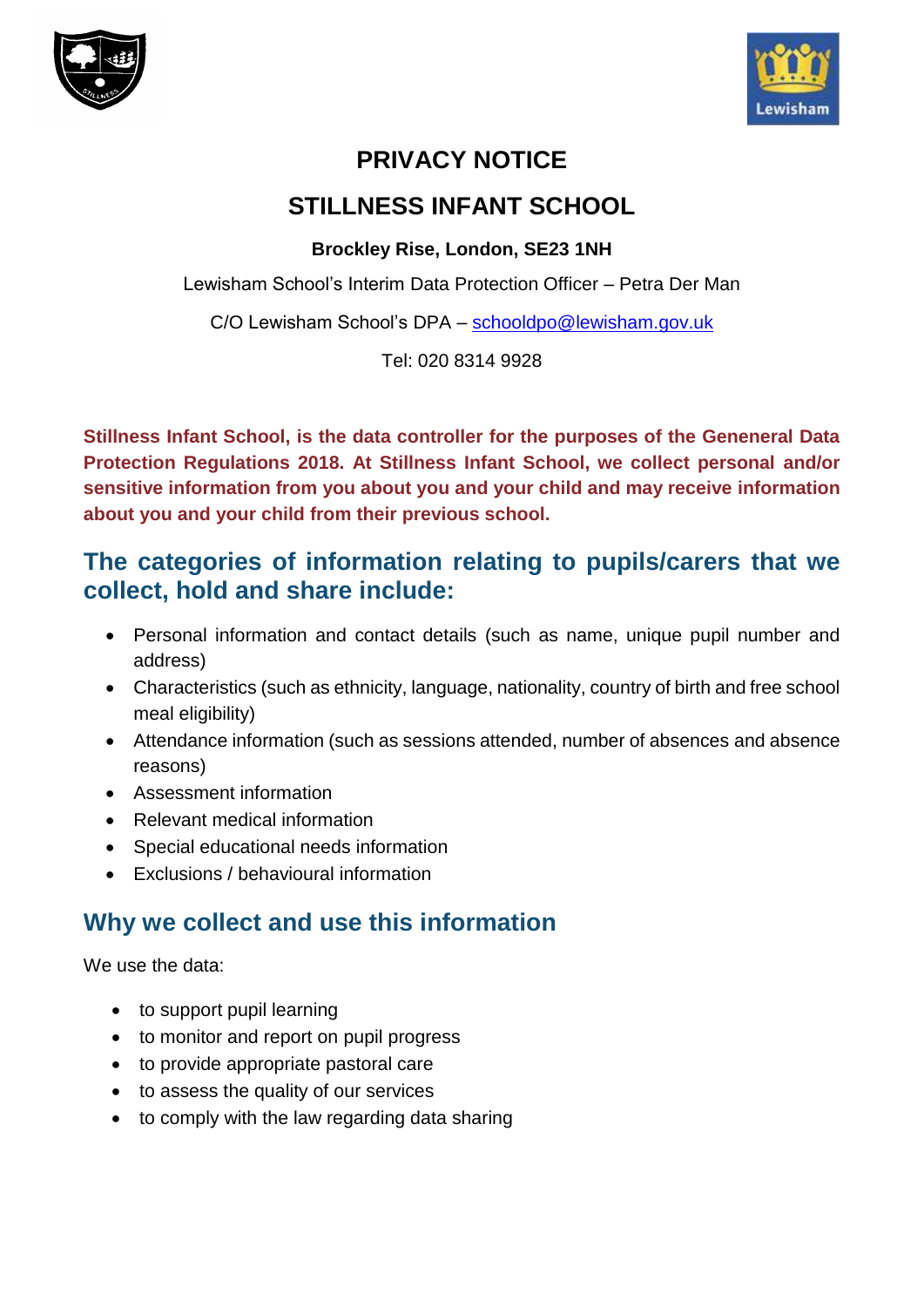### **The lawful basis on which we use this information**

We collect and use information under Article 6, (1) e) of the GDPR where processing is necessary for the performance of a task carried out in the public interest or in the exercise of official authority vested in the controller and Article 9 (2) b) of the GDPR where special categories of data can be processed for the purposes of carrying out the obligations and exercising specific rights of the data controller.

### **Collecting information**

Whilst the majority of information you provide to us is mandatory, some of it is provided to us on a voluntary basis. In order to comply with the General Data Protection Regulation, we will inform you whether you are required to provide certain information to us or if you have a choice in this.

### **Storing data**

We hold data for **as long as the child attends the school. In some cases it may be retained for longer where legally required (e.g. pupil accident and SEN records held until the child turns 21 and 25 respectively.**

### **Who we share information with**

We routinely share information with:

- schools that the pupil's attend after leaving us
- our local authority, London Borough of Lewisham
- the Department for Education (DfE)
- academy chains
- federations or Multi Academy Trusts (MATs)
- school nurse, NHS
- the Governing Body

#### **Why we share information**

We do not share information with anyone without consent unless the law and our policies allow us to do so.

We share pupils' data with the Department for Education (DfE) on a statutory basis. This data sharing underpins school funding and educational attainment policy and monitoring.

**As a maintained school,** we are required to share information about our pupils with our local authority (LA) and the Department for Education (DfE) under section 3 of The Education (Information About Individual Pupils) (England) Regulations 2013.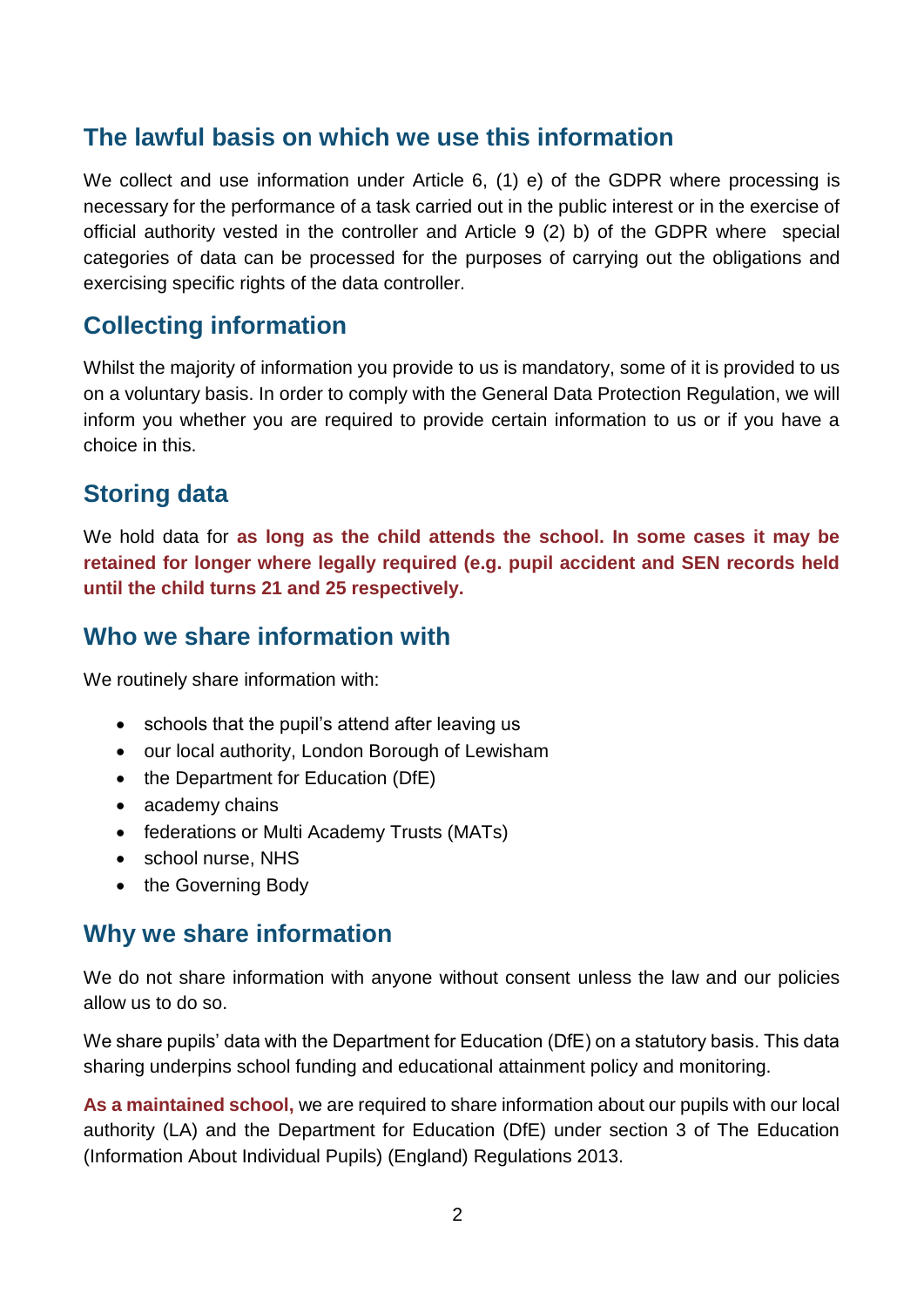## **Data collection requirements:**

To find out more about the data collection requirements placed on us by the Department for Education (for example; via the school census) go to [https://www.gov.uk/education/data](https://www.gov.uk/education/data-collection-and-censuses-for-schools)[collection-and-censuses-for-schools.](https://www.gov.uk/education/data-collection-and-censuses-for-schools)

## **The National Pupil Database (NPD)**

The NPD is owned and managed by the Department for Education and contains information about pupils in schools in England. It provides invaluable evidence on educational performance to inform independent research, as well as studies commissioned by the Department. It is held in electronic format for statistical purposes. This information is securely collected from a range of sources including schools, local authorities and awarding bodies.

We are required by law, to provide information about our pupils to the DfE as part of statutory data collections such as the school census and early years' census. Some of this information is then stored in the NPD. The law that allows this is the Education (Information About Individual Pupils) (England) Regulations 2013.

To find out more about the NPD, go to [https://www.gov.uk/government/publications/national](https://www.gov.uk/government/publications/national-pupil-database-user-guide-and-supporting-information)[pupil-database-user-guide-and-supporting-information.](https://www.gov.uk/government/publications/national-pupil-database-user-guide-and-supporting-information)

The department may share information about our pupils from the NPD with third parties who promote the education or well-being of children in England by:

- conducting research or analysis
- producing statistics
- providing information, advice or guidance

The Department has robust processes in place to ensure the confidentiality of our data is maintained and there are stringent controls in place regarding access and use of the data. Decisions on whether DfE releases data to third parties are subject to a strict approval process and based on a detailed assessment of:

- who is requesting the data
- the purpose for which it is required
- the level and sensitivity of data requested: and
- the arrangements in place to store and handle the data

To be granted access to pupil information, organisations must comply with strict terms and conditions covering the confidentiality and handling of the data, security arrangements and retention and use of the data.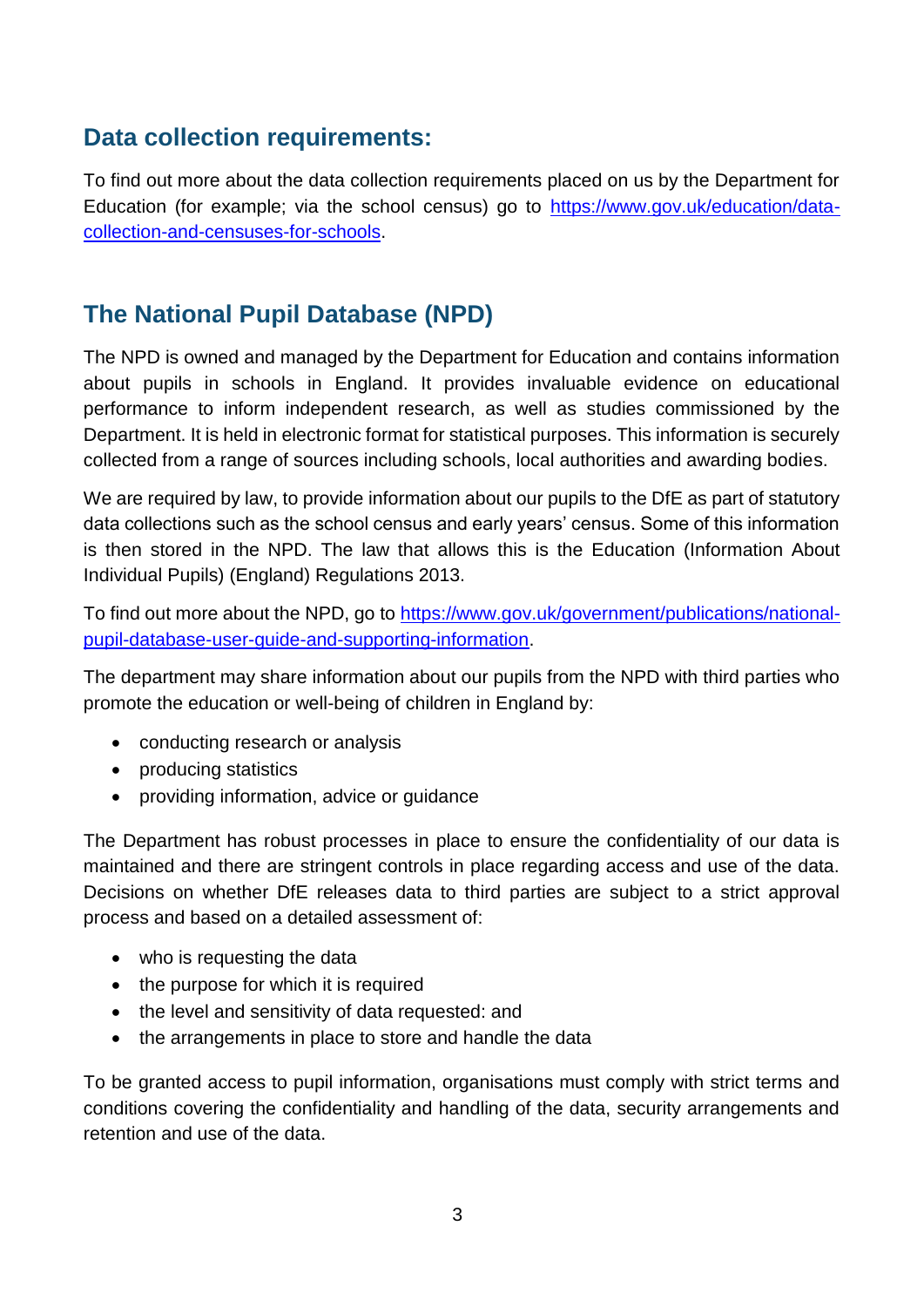For more information about the department's data sharing process, please visit: <https://www.gov.uk/data-protection-how-we-collect-and-share-research-data>

For information about which organisations the department has provided pupil information, (and for which project), please visit the following website: <https://www.gov.uk/government/publications/national-pupil-database-requests-received>

To contact DfE:<https://www.gov.uk/contact-dfe>

#### **CCTV**

For your safety we record CCTV in the school grounds. This is kept for **30 days.** Under data protection legislation, parents and pupils have the right to request access to footage of themselves. To make a request for your personal information, or be given access to your child's educational record, contact **Annie Grimes (Head Teacher) C/O [admin@stillness](mailto:admin@stillness-inf.lewisham.sch.uk)[inf.lewisham.sch.uk](mailto:admin@stillness-inf.lewisham.sch.uk) or 0208 690 1208.**

#### **Requesting access to your personal data**

Under data protection legislation, parents and pupils have the right to request access to information about them that we hold . To make a request for your personal information, or be given access to your child's educational record, contact **Annie Grimes (Head Teacher) C/O [admin@stillness-inf.lewisham.ch.uk](mailto:admin@stillness-inf.lewisham.ch.uk)**

You also have the right to:

- object to processing of personal data that is likely to cause, or is causing, damage or distress
- prevent processing for the purpose of direct marketing
- object to decisions being taken by automated means
- in certain circumstances, have inaccurate personal data rectified, blocked, erased or destroyed; and
- claim compensation for damages caused by a breach of the Data Protection regulations

If you have a concern about the way we are collecting or using your personal data, we request that you raise your concern with us in the first instance. Alternatively, you can contact the Information Commissioner's Office at<https://ico.org.uk/concerns/>